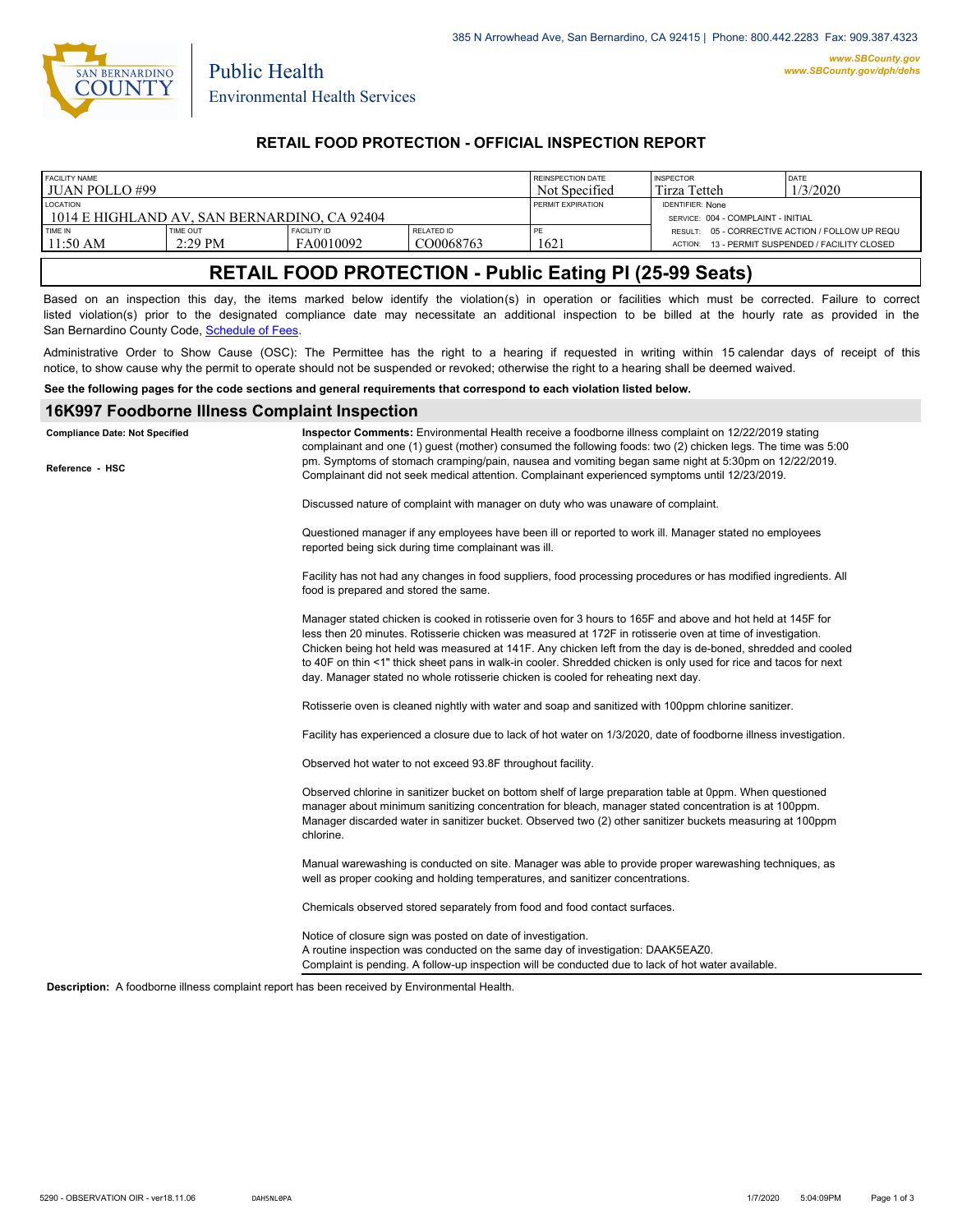

Environmental Health Services

Public Health

### **RETAIL FOOD PROTECTION - OFFICIAL INSPECTION REPORT**

| <b>FACILITY NAME</b><br><b>JUAN POLLO#99</b>                                                                                                                                                                                                                                                                                                                                                                                                                                                                                                                                                                                                                                                                                                                                                                                                       | DATE<br>1/3/2020                                                                                                                                                                                                                                                 |                 |                   |  |  |  |  |  |
|----------------------------------------------------------------------------------------------------------------------------------------------------------------------------------------------------------------------------------------------------------------------------------------------------------------------------------------------------------------------------------------------------------------------------------------------------------------------------------------------------------------------------------------------------------------------------------------------------------------------------------------------------------------------------------------------------------------------------------------------------------------------------------------------------------------------------------------------------|------------------------------------------------------------------------------------------------------------------------------------------------------------------------------------------------------------------------------------------------------------------|-----------------|-------------------|--|--|--|--|--|
| LOCATION<br>1014 E HIGHLAND AV, SAN BERNARDINO, CA 92404                                                                                                                                                                                                                                                                                                                                                                                                                                                                                                                                                                                                                                                                                                                                                                                           | <b>INSPECTOR</b><br>Tirza Tetteh                                                                                                                                                                                                                                 |                 |                   |  |  |  |  |  |
| 16K005 Hands clean and properly washed; gloves used properly                                                                                                                                                                                                                                                                                                                                                                                                                                                                                                                                                                                                                                                                                                                                                                                       |                                                                                                                                                                                                                                                                  | <b>CRITICAL</b> |                   |  |  |  |  |  |
| <b>Compliance Date: Not Specified</b><br>Not In Compliance<br>Violation Reference -                                                                                                                                                                                                                                                                                                                                                                                                                                                                                                                                                                                                                                                                                                                                                                | Inspector Comments: Observed employee wash hands in water measured at 93.8 F at handwashing sink near<br>front counter.                                                                                                                                          |                 |                   |  |  |  |  |  |
|                                                                                                                                                                                                                                                                                                                                                                                                                                                                                                                                                                                                                                                                                                                                                                                                                                                    | Corrected: Employee washed hands at rear handwashing sink.                                                                                                                                                                                                       |                 |                   |  |  |  |  |  |
|                                                                                                                                                                                                                                                                                                                                                                                                                                                                                                                                                                                                                                                                                                                                                                                                                                                    | Ensure that employees wash their hands with soap and warm water at 100F.                                                                                                                                                                                         |                 |                   |  |  |  |  |  |
| Violation Description: Employees are required to wash their hands: before beginning work; before handling food / equipment / utensils; as often as<br>necessary, during food preparation, to remove soil and contamination; when switching from working with raw to ready to eat foods, after touching body parts;<br>after using toilet room; or any time when contamination may occur. Gloves shall be worn if an employee has cuts, wounds, fake nails, nail polish, and/or<br>rashes. Gloves are to be used for no more than one task. Employees are not to wrap or package leftover food using bare hands or unclean utensils. Hand<br>sanitizers may be used after proper hand washing. Employees handling food must have fingernails that are trimmed, cleanable, and smooth. (113952,<br>113953.3, 113953.4, 113961, 113968, 113973 (b-f)) |                                                                                                                                                                                                                                                                  |                 |                   |  |  |  |  |  |
| More Information: http://www.sbcounty.gov/uploads/dph/dehs/Depts/EnvironmentalHealth/EHSDocuments/HandwashingDoneRight.pdf                                                                                                                                                                                                                                                                                                                                                                                                                                                                                                                                                                                                                                                                                                                         |                                                                                                                                                                                                                                                                  |                 |                   |  |  |  |  |  |
| 16K014 Food contact surfaces: clean and sanitized                                                                                                                                                                                                                                                                                                                                                                                                                                                                                                                                                                                                                                                                                                                                                                                                  |                                                                                                                                                                                                                                                                  |                 | <b>CRITICAL A</b> |  |  |  |  |  |
| Inspector Comments: 1. Observed sanitizer bucket stored underneath large preparation table with 0ppm<br><b>Compliance Date: Not Specified</b><br>chlorine sanitizer.<br><b>Not In Compliance</b>                                                                                                                                                                                                                                                                                                                                                                                                                                                                                                                                                                                                                                                   |                                                                                                                                                                                                                                                                  |                 |                   |  |  |  |  |  |
| Violation Reference - HSC - 113984(e), 114097,<br>114099                                                                                                                                                                                                                                                                                                                                                                                                                                                                                                                                                                                                                                                                                                                                                                                           | Corrected: Operator removed sanitizer bucket and dumped water out.                                                                                                                                                                                               |                 |                   |  |  |  |  |  |
|                                                                                                                                                                                                                                                                                                                                                                                                                                                                                                                                                                                                                                                                                                                                                                                                                                                    | Ensure chlorine sanitizer is at 100ppm when using to sanitize food contact surfaces.                                                                                                                                                                             |                 |                   |  |  |  |  |  |
|                                                                                                                                                                                                                                                                                                                                                                                                                                                                                                                                                                                                                                                                                                                                                                                                                                                    | 2. Observed black mold-like build up appearance on deflector inside ice machine.                                                                                                                                                                                 |                 |                   |  |  |  |  |  |
|                                                                                                                                                                                                                                                                                                                                                                                                                                                                                                                                                                                                                                                                                                                                                                                                                                                    | Corrected: Operator discontinued use of ice from ice machine and cleaned and sanitized.                                                                                                                                                                          |                 |                   |  |  |  |  |  |
|                                                                                                                                                                                                                                                                                                                                                                                                                                                                                                                                                                                                                                                                                                                                                                                                                                                    | Ensure all food-contact surfaces of utensils and equipment are clean and sanitized.                                                                                                                                                                              |                 |                   |  |  |  |  |  |
|                                                                                                                                                                                                                                                                                                                                                                                                                                                                                                                                                                                                                                                                                                                                                                                                                                                    | Violation Description: All food contact surfaces of utensils and equipment shall be clean and sanitized. (113984(e), 114097, 114099.1, 114099.4,<br>114099.6, 114101 (b-d), 114105, 114109, 114111, 114113, 114115 (a, b, d), 114117, 114125(b), 114135, 114141) |                 |                   |  |  |  |  |  |
|                                                                                                                                                                                                                                                                                                                                                                                                                                                                                                                                                                                                                                                                                                                                                                                                                                                    | More Information: http://www.sbcounty.gov/uploads/dph/dehs/Depts/EnvironmentalHealth/FormsPublications/TowelSanitizingSolution.pdf                                                                                                                               |                 |                   |  |  |  |  |  |
| 16K021 Hot and cold water available                                                                                                                                                                                                                                                                                                                                                                                                                                                                                                                                                                                                                                                                                                                                                                                                                |                                                                                                                                                                                                                                                                  | 囜               | <b>CRITICAL A</b> |  |  |  |  |  |
| Inspector Comments: Observed no hot water at all sinks. Operator stated hot water was working this morning.<br><b>Compliance Date: Not Specified</b><br>Observed piping near hot water to be in repair.<br>Not In Compliance<br>Measured temperatures at sinks as follows:<br>Violation Reference - HSC - 113953(c),<br>- front handwash sink 93.8F<br>114099.2(b)<br>- rear handwash sink 91F<br>- vegetable preparation sink 90F<br>- chicken preparation sink 89.4F<br>- mop sink 88F                                                                                                                                                                                                                                                                                                                                                           |                                                                                                                                                                                                                                                                  |                 |                   |  |  |  |  |  |

- 3-compartment sink 87.5F
- employee restroom handwash sink 89F
- customer restroom sink 80F

Ensure potable hot water is at 120F at prep and mop sink and 100F at 3-compartment and all handwash sinks.

Permit is suspended and facility is closed due to lack of hot water.

**Violation Description:** An adequate, protected, pressurized, potable supply of hot water and cold water shall be provided at all times. (113953(c), 114099.2(b) 114101(a), 114189, 114192, 114192.1, 114195)

#### **Overall Inspection Comments**

No summary comments have been made for this inspection.

## **Signature(s) of Acknowledgement**